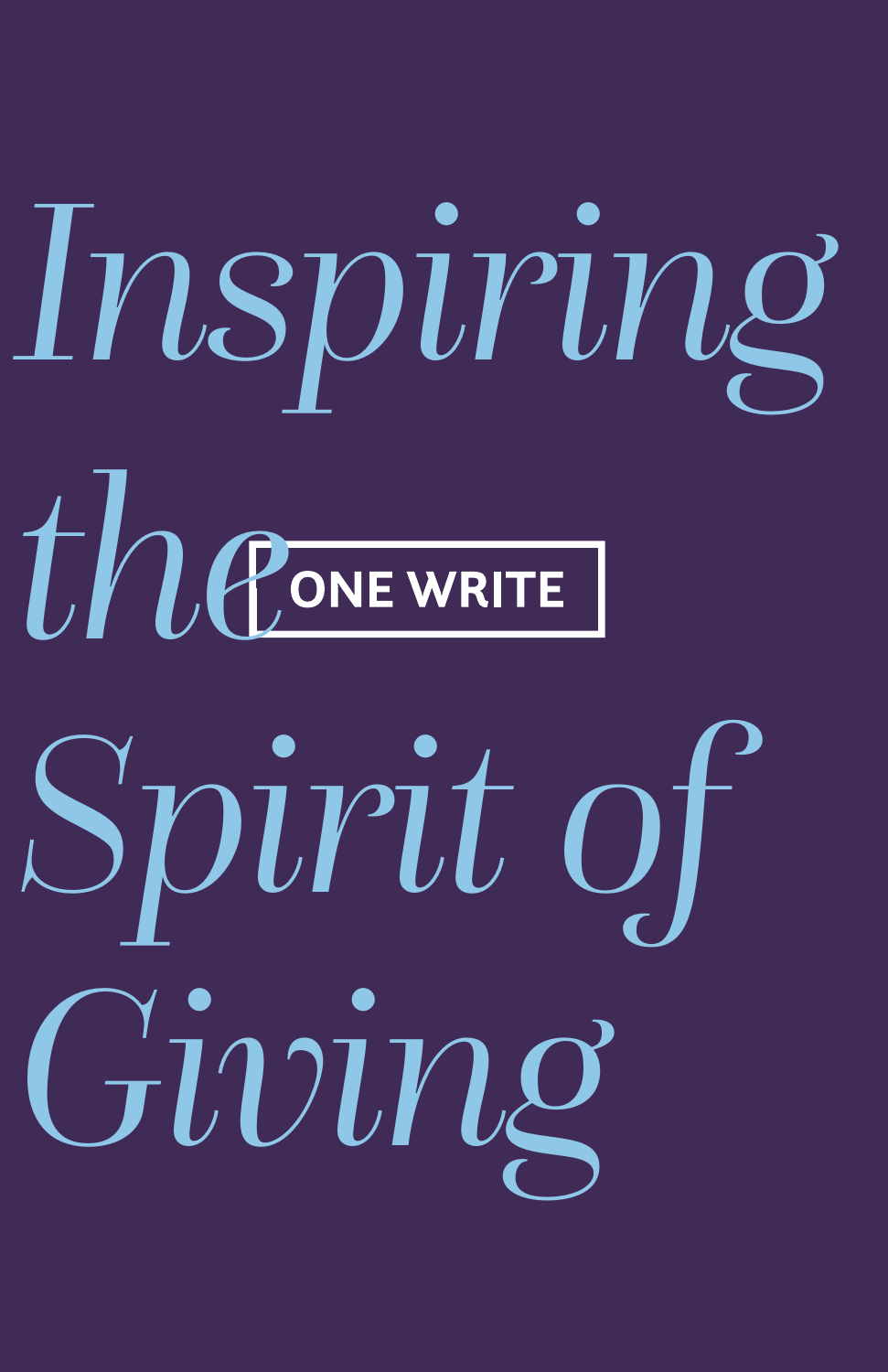

A vast improvement over traditional boxed sets, One Write Envelope Books are more convenient, less expensive, and beloved by churches the world over.

At One Write, we understand that every congregation is one body made up of a variety of personality types, and that when you offer choice in the way your members can give, it makes it easier for ALL of them to give consistently. Our Envelope Books are designed to appeal to all sorts of people because when you recognize each individual's giving preference, it's a whole lot easier to "push the envelope."



**3**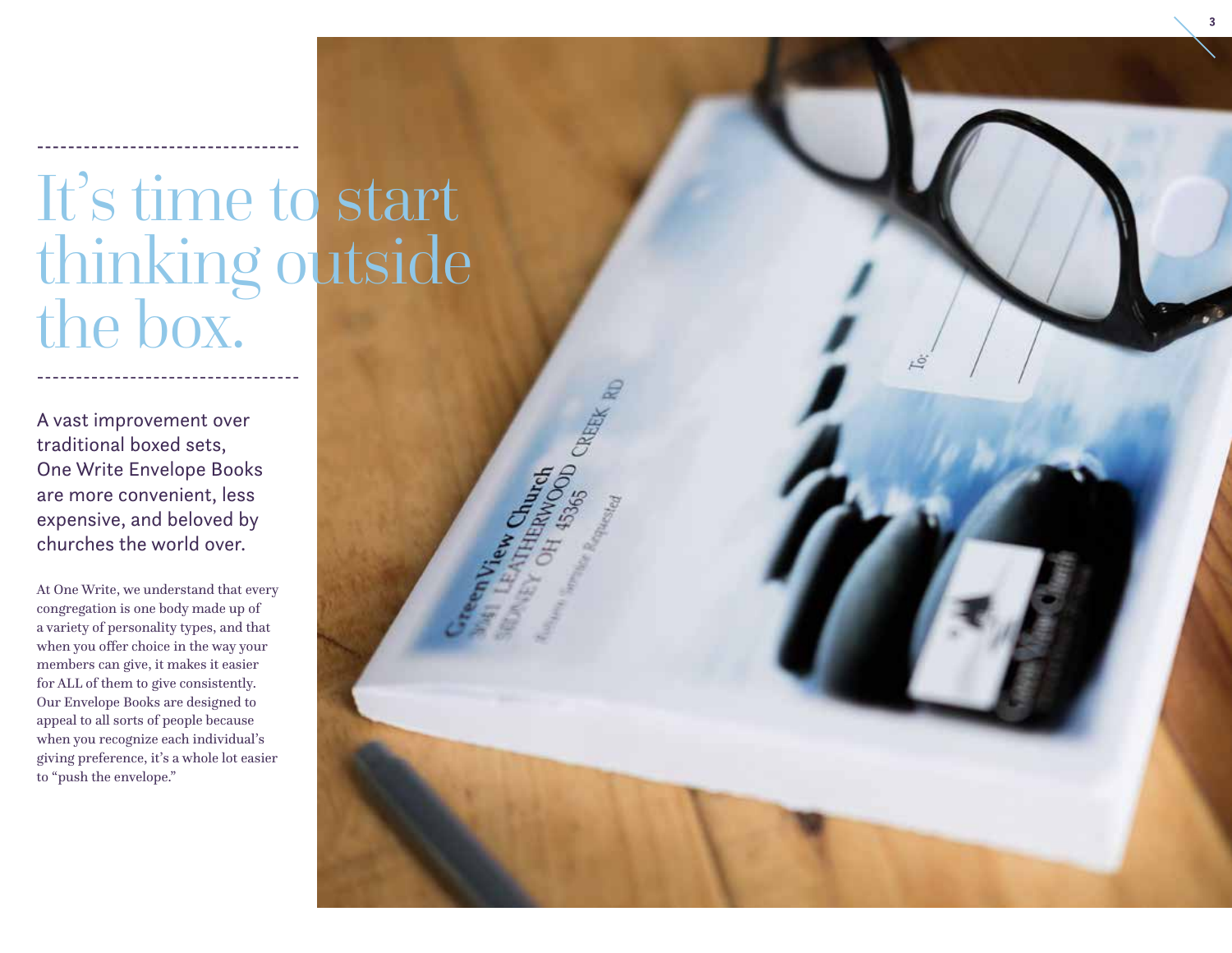### Where you need it when you need it.

#### Perfect for Procrastinators and the Incredibly Busy

It happens to the best of us. For whatever reason, we don't remember our offering until we're minutes from the church... or already there. At less than half an inch thick\*, the One Write Envelope Book can easily be stored in a glove compartment, bible case or handbag, so it's always immediately at hand.

#### ⊁

The One Write Envelope Book's small size is also a great benefit for your church office; it doesn't take much room to store and, because it meets postal requirements, it's easily mailed to home-bound or outof-town members.



### *Keeps you on track and on budget.*

Our Envelope Book is beloved by Organizers, Accountants & Planners

Because each envelope is attached to a running-total stub that allows them to record the date, their balance, and their offering amount, individuals who like to plan will love the way the Envelope Book keeps all their information organized. They can fill out their entire book at the beginning of the year to keep them on track, and have an accurate annual giving record in one convenient place.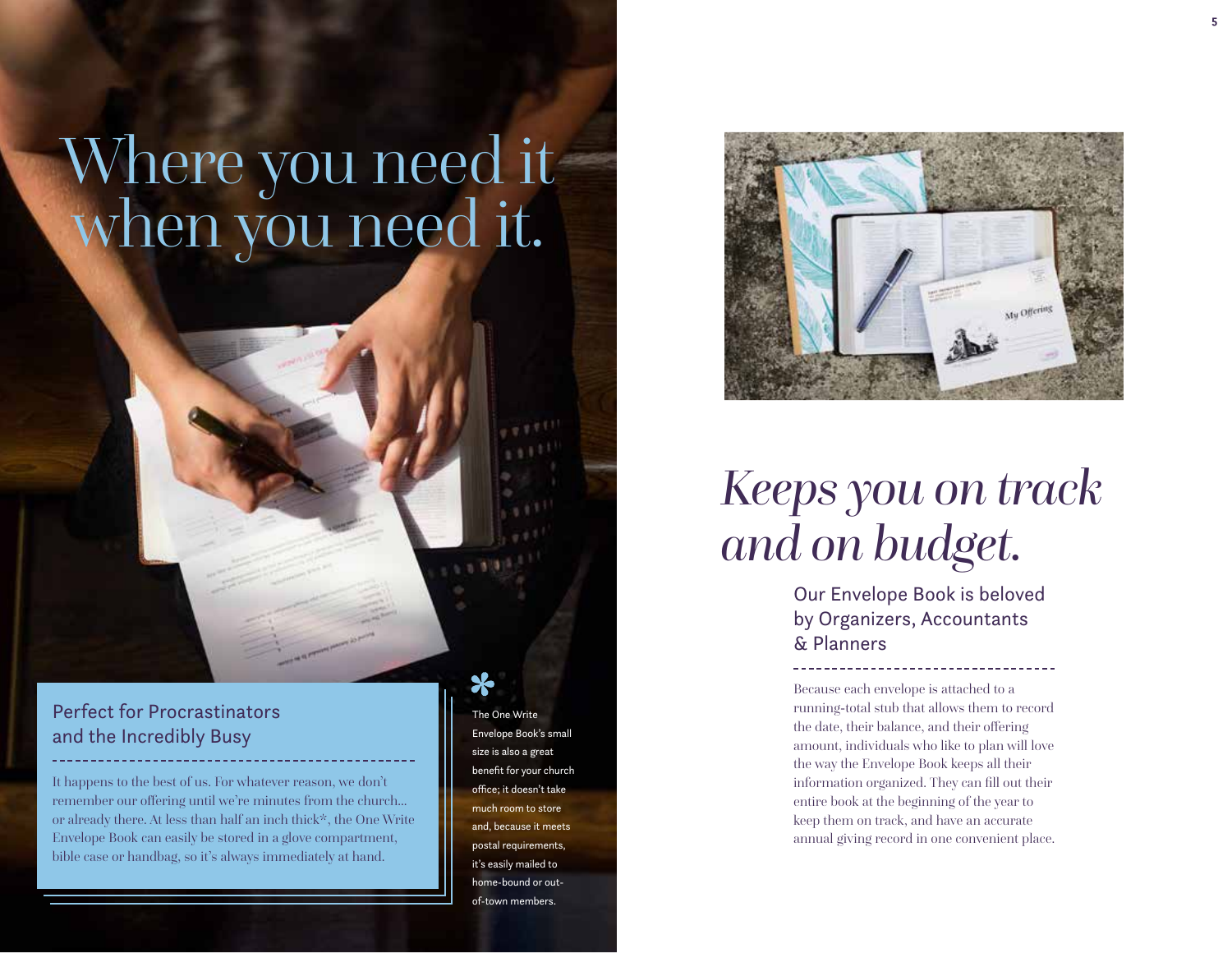## Low Tech High Touch

Because there's something to be said for tradition.

Tithing online has become a modern-day way to give, but many church members still prefer the classic envelope in the tray. One Write Envelope Books give Traditionalists an improved way to give the way they like, with old-fashioned envelopes presented in a contemporary, "perfect-bound" format.





#### **ALL TOGETHER NOW.**  *Let's say "HALLELUJAH!" for envelopes that stay together.*

Loose envelopes in boxes have a tendency to fall out and become disorganized. The out-of-sequence envelopes drive tidy people crazy, frustrate the not-so-tidy with a whole new level of not-so-tidiness, and sometimes cause people to forget to give altogether. Envelopes that are perfect-bound in date order never get lost or rearranged, which lets everyone breathe a huge sigh of relief.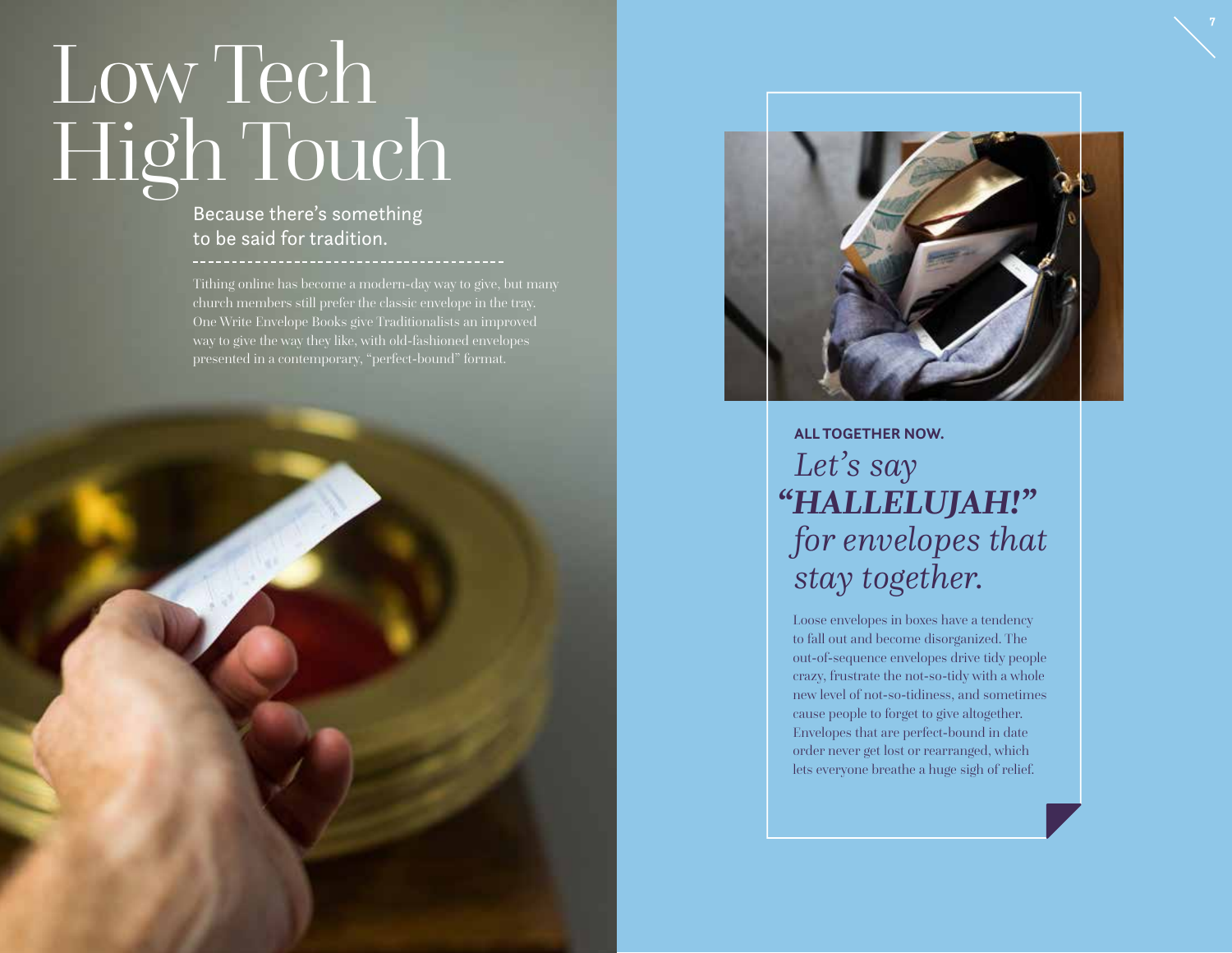## Style. ervice. Saving

#### *GIVING KNOWS NO BOUNDARIES— We can print in any language.*

Call us at 800.268.6070 for more information.

#### **COMPLETE CUSTOMIZATION**

One of the best things about our envelope books is our ability to customize them. From the image on the glossy, full-color cover to the ink color and layout of the envelopes themselves, from the selection of envelope sizes to the number and type of special holiday envelopes included, each book is designed to be specific to your church and members.

#### **EXCEPTIONAL SERVICE**

Whatever look and content you choose, our experienced customer service representatives will be on hand to help you every step of the way. We understand that your congregation is unique, and we go out of our way to ensure that the products you order from us are the perfect fit.

#### **THE BASICS**

The base price for each size of envelope features 53 weekly envelopes, black ink for text, red ink for date and member number, and a black and white cover of your choice. Additional envelopes (holidays, special dates, etc) and ink colors, and imprinted member names will incur additional charges. First-time orders and logo changes are subject to an additional \$24 design charge.

#### **DISCOUNTS FOR FIRST-TIME AND EARLY ORDERS**

- First-time customers receive a 12% discount on their first order
- Returning customers receive:
- 12% off orders placed in January
- 11% off orders placed in February
- 10% off orders placed in March
- *Discount applies to custom-printed Offering Envelope Books, only.*

For detailed design and ordering instructions, as well as a complete price list, please visit our website at www.onewriteco.com.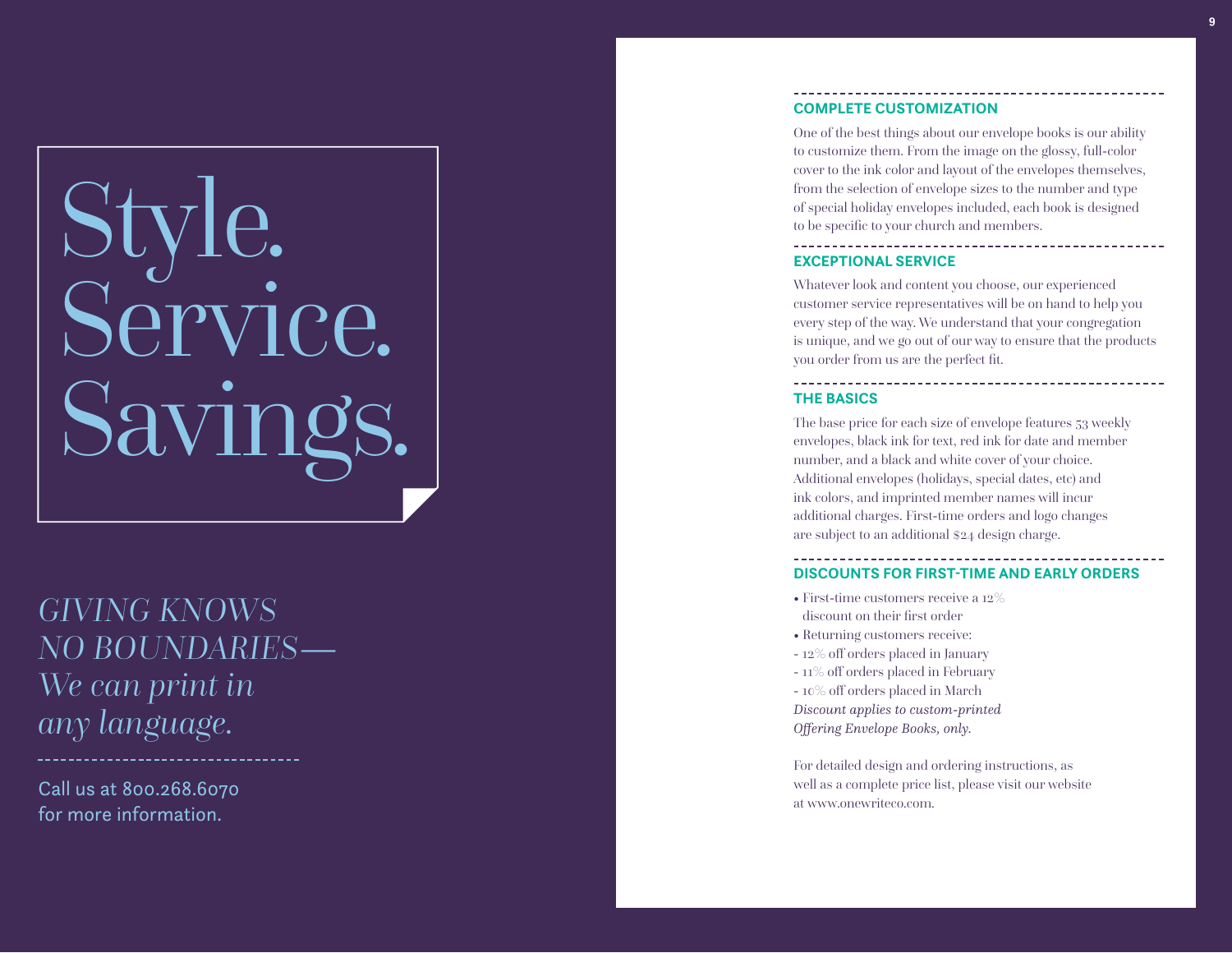## Ready. Set. Customize.

It only takes *five simple steps* to put together your perfect Envelope Book. **For complete design and ordering** instructions, visit our website at **www.onewriteco.com.**

#### **1 DESIGN YOUR ENVELOPE BOOK COVER**

Photo? Landscape? Logo? The choice is yours. We can use your artwork and photography, you can choose one of our many stock covers, or our design team can create a custom look especially for you. See our entire gallery of available covers at: www.onewriteco.com/custom-book-gallery.html

Personalize it further by adding your members' names and addresses to the front cover for only ten cents extra per book.

#### **2 CHOOSE YOUR ENVELOPE SIZE**

The basic One Write Envelope Book features 53 weekly envelopes and comes in three envelope sizes:

**A. FULL-SIZE Offering Envelopes 7" x 3-5/8"** ° Our most popular size

#### **B. FULL-SIZE MAILABLE Offering Envelopes 7" x 3-5/8"**

- ° An interior security screen for privacy
- ° A fold-down flap that enables members to conceal their name and offering amount
- ° A pre-printed mailing address, return address lines, and stamp outline

#### **C. SMALL-SIZE Offering Envelopes 3-5/8" x 3-1/2"**

--------------------------------

° Our most economical option. Checks and currency must be folded to fit

#### **3 DESIGN YOUR WEEKLY ENVELOPE**

#### **A. ADD YOUR LOGO**

We offer custom design layouts with your church's logo. You can submitt your logo when placing your logo.

#### **B. SELECT YOUR ENVELOPE INK COLORS**

Our standard weekly envelope features black ink for text and red ink for both date and member number. However, you can select additional standard ink colors\* for a charge of \$24 per color. If you would like to choose up to three of your own custom colors, we will be happy to provide you with a personalized quote.

*\* Choose from these five standard colors.*

| RFD.    | <b>BLUE</b> | GREEN          | TEAL           | <b>PURPLE</b>  |
|---------|-------------|----------------|----------------|----------------|
| PMS 185 | Reflex      | <b>PMS 347</b> | <b>PMS 320</b> | <b>PMS 259</b> |

 $3 - 1/2$ <sup>"</sup>  $7$ " **3-5/8"**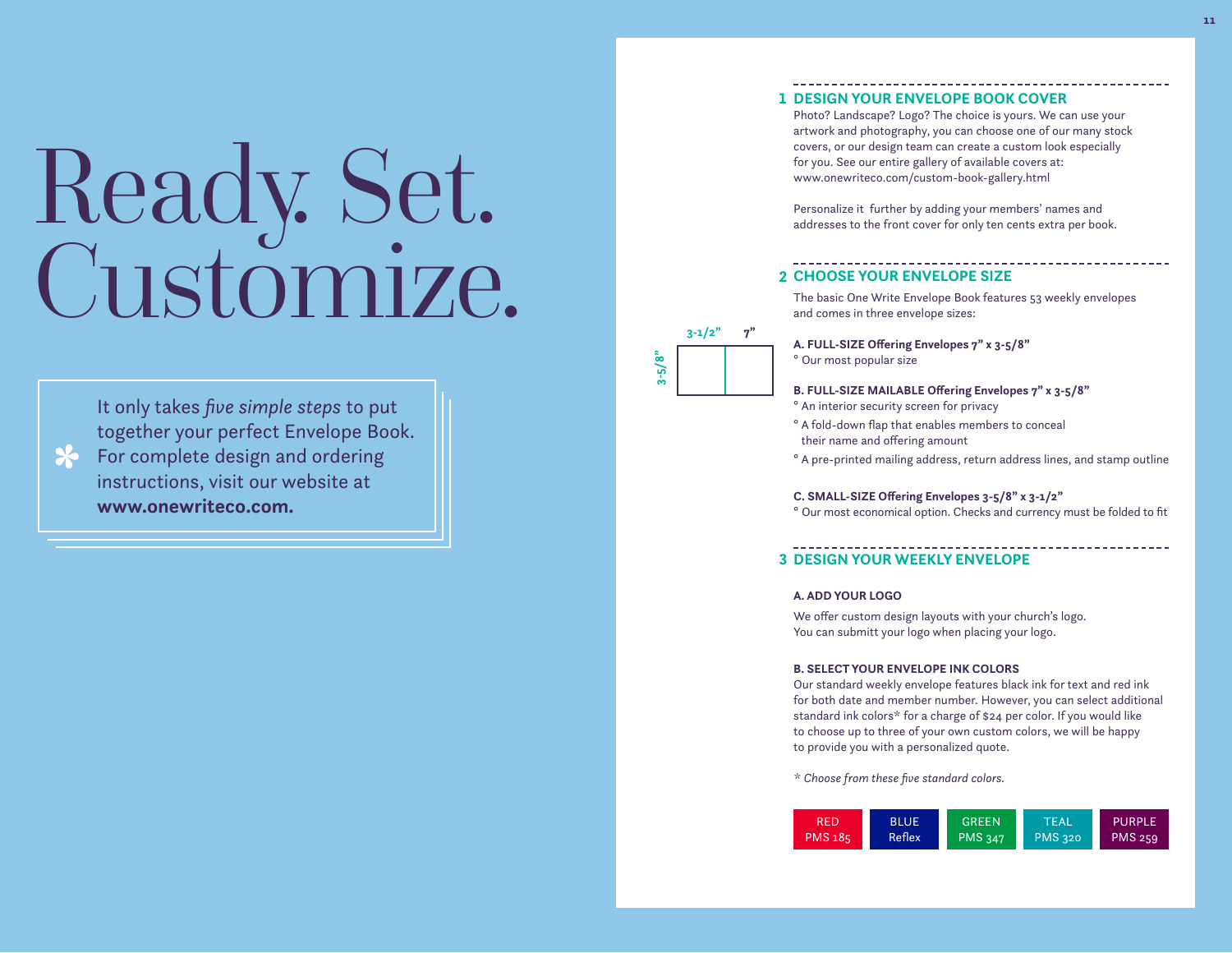#### **ADD SPECIAL OCCASION ENVELOPES 4**

In addition to our standard 53 week envelope books, you may wish to add envelopes that recognize special giving opportunities, including holidays, building funds, and outreach missions. Our Special Envelopes come in four styles to help them stand out.

#### **STANDARD**

Identical to weekly envelope but with special giving opportunity printed on front.

#### **PREMIUM**

Colored bars along bottom edge distinguish from weekly envelopes.

#### **COLOR BORDER WITH CROSS**

Solid-color border along bottom edge and cross illustration distinguish from weekly envelopes.

#### **FULL COLOR**

Customize your own or visit www.onewriteco.com to see our complete full-color selection.

#### **CHOOSE YOUR START DATES & NUMBERING STYLE 5**

We can print your envelopes with any starting date you choose using either:

*CALENDAR DATES (JAN 10, 2018) OR PERPETUAL DATES (JAN 2ND SUNDAY)*

Should you choose to number your books, we can number both the cover and each individual envelope to allow you to reconcile each offering with a specific member. Books can be numbered in consecutive order or you can send us a list of specific numbers to be printed.

## **PREMIUM**

#### **COLOR BORDER WITH CROSS**

#### **FULL COLOR**



#### *ADDITIONAL OFFERINGS*

Our standard Envelope Books are just the beginning. One Write also offers a number of additional items designed to help you fund your missions and ministry. For complete details, pricing, and style choices, visit our website at www.onewriteco.com.

#### **YOUTH OFFERING ENVELOPE BOOKS**

Designed specifically for children, youth envelopes reinforce the concept of giving and reminds young people that they're important members of the church family.

#### **STOCK OFFERING ENVELOPE BOOKS**

Generic books are pre-printed, ready for quick shipment, and are less expensive than customized books. They come in full and small sizes and include:

- ° 53 weekly envelopes
- ° Four special envelopes (Initial offering, Easter, Thanksgiving, Christmas)
- ° Perpetual Dating (JAN 2nd SUNDAY)
- ° Consecutive Numbering
- ° Full-color Cover

#### **STOCK SPECIAL OCCASION ENVELOPES**

Sized to fit into most pew slots, our pre-printed Special Occasion Envelopes hold an unfolded check or bills. See our gallery of available designs at www.onewriteco.com/stock-special-occasion-envelopes.html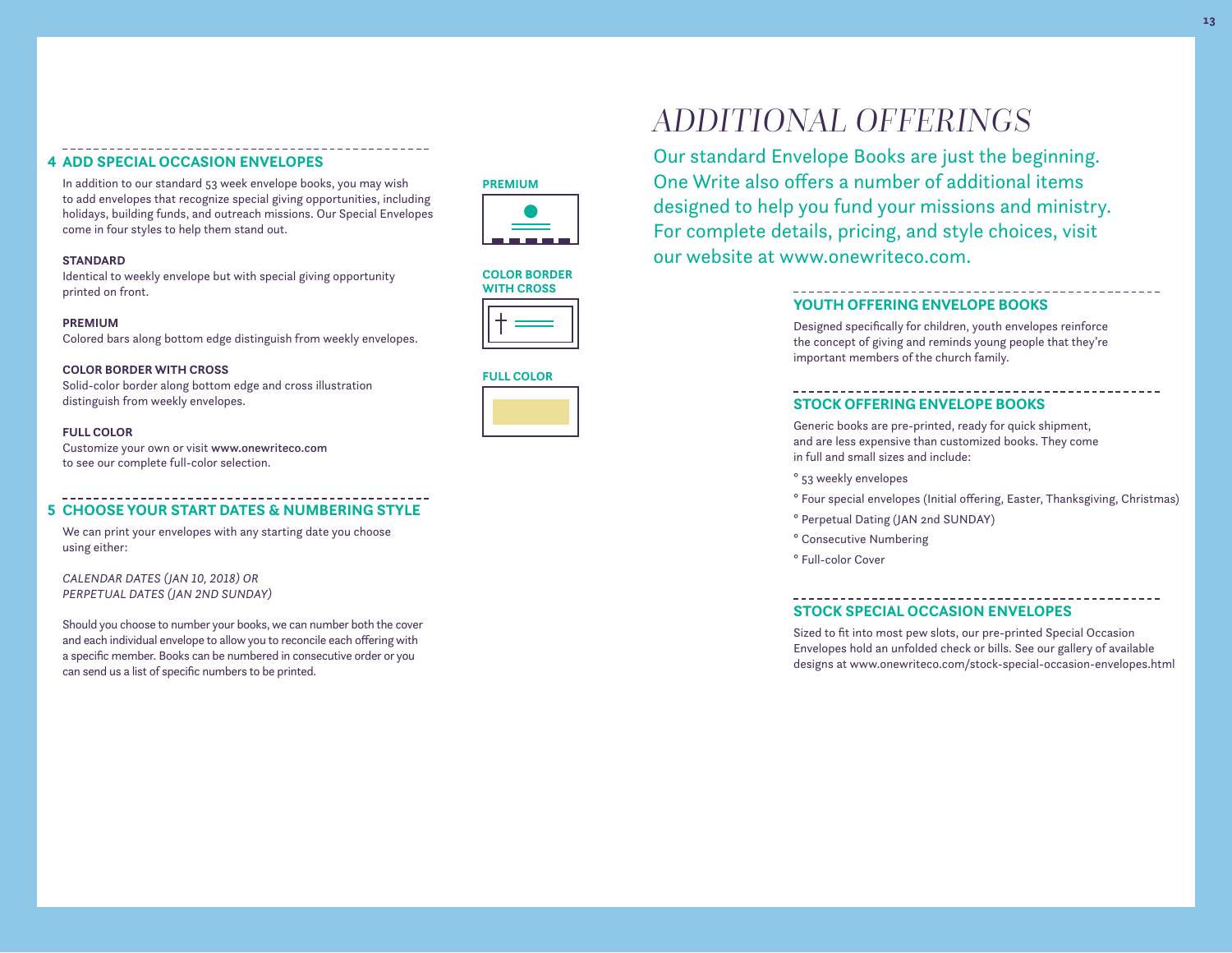#### **LOOSE OFFERING ENVELOPES**

Available in large quantities, and printed without dates or numbers, loose envelopes fit into pew slots and are ideal for visitors, newsletter mailings, bulletins, and special campaigns. Available in three sizes:

° Full Size Envelope/Extended Flap (7" x 3-5/8")

° Cash Envelope/Folded Flap (6-1/4" x 3")

° 6-3/4 Regular Envelope/Folded Flap (6-1/2" x 3-5/8")

#### **PLEDGE & WELCOME CARDS**

Pledge Cards record members' giving commitments. Welcome Cards introduce your church to visitors. We offer a large selection of both.

#### **PAYMENT BOOKS**

Churches aren't the only groups that require regular payments. Our secular Payment Books are a convenient way to manage fees for programs with monthly payment structures, including schools, daycare centers, fitness centers, and dance studios.

Basic books contain 12 Standard-stub or Remittance-stub envelopes, a black-and-white cover, and the name and address of your organization pre-printed on the envelope for mailing. We also offer custom front covers, and three additional spaces for program information, policies, and calendars.

#### *GIVING MAKES UP EVERY ASPECT OF OUR BUSINESS.*

Inspiring the spirit of giving is not only our mission, it's the way we live. We believe in giving in every aspect of our business, whether that means giving our best service to our customers, giving our all to our employees, or regularly giving back to the communities in which we live and work.

> Our One Write Light Fund was created in 2009 to inspire our corporate family to give as they are called. One Write sets aside a portion of its annual profits to be used for charitable contributions, but rather than earmark the money for one specific cause, we leave it to each of our individual employees to choose the recipients they most wish to help. We recognize that we all come from a wide variety of backgrounds and beliefs, and we want all of our employees to choose the groups or individuals that speak to them personally. Each employee is responsible for designating up to \$500 annually to the group or individual of their choosing in order to feel a closer connection to the lives they are impacting.

And because we consider our customers to be part of our spiritual family, we always ask that they make requests when they see a need in their own communities. Each request will be thoughtfully reviewed and gifts will be made based on funds available and the information provided.

#### **WE HAVE A LONG HISTORY OF LISTENING TO CHURCHES.**

We started listening back in the late 1950s when churches told us they wanted a product that made record keeping easier than the carbon copy forms they were using. Using NCR paper to supplant carbon, we created the One Write System, and we still offer our Contribution Report Forms and corresponding window envelopes on our website.